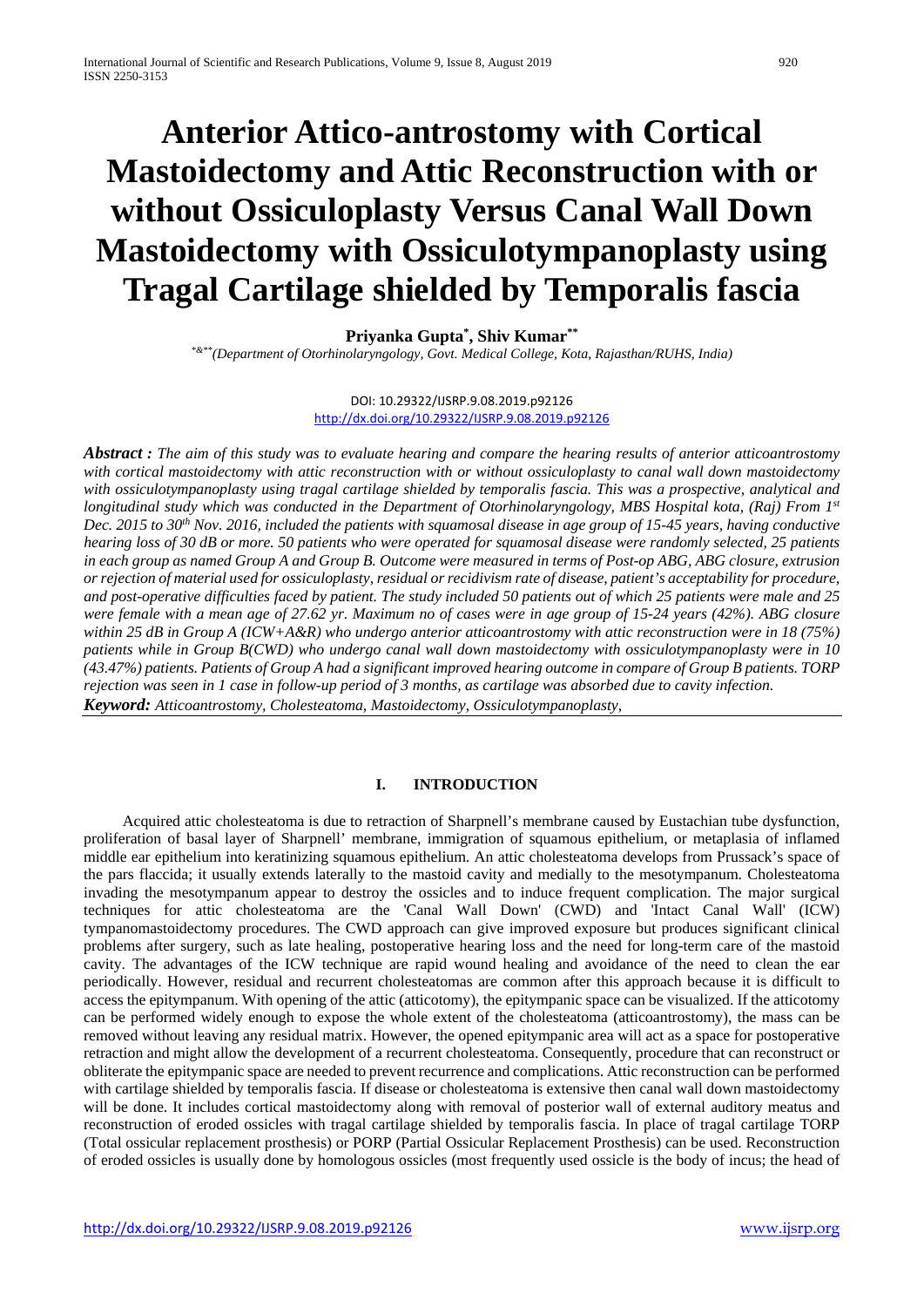## **II. MATERIAL & METHODS**

 This is a prospective, analytical, and longitudinal study was performed in The Department of Otorhinolaryngology, MBS Hospital & attached Medical College Kota, Rajasthan from 1<sup>st</sup> Dec. 2015 to 30<sup>th</sup> Nov. 2016.

It was a hospital based study, as patients having chronic otitis media with cholesteatoma admitted in the ENT ward for ear surgery were our study population. During study period total mastoid surgery conducted in our institute were 180, out of which in 75 patients intact canal wall procedure and in 105 patients canal wall down procedure were performed.

After approval of study protocol by the local ethical committee and obtaining fully informed patient's written consent, 50 patients of age group 15-45yr having chronic otitis media with cholesteatoma operated for anterior atticoantrostomy with cortical mastoidectomy with attic reconstruction with or without ossiculoplasty and canal wall down mastoidectomy with ossiculotympanoplasty using tragal cartilage schielded by temporalis fascia, 25 patients in each category are included in this study.

The cases selected for this study will undergo thorough clinical examination including examination under microscope. For hearing assessment pure tone audiometry (PTA) test performed within 7 days prior to operation. The air and bone conduction threshold to be recorded both pre and post operatively. Threshold averages were calculated by taking averages of 500, 1000, 2000, & 4000 Hz frequencies.

The patients would therefter evaluated post surgery at periodic intervals on 7 days, 1 month, 3 month and 6 months as well.

#### **Sampling Method:**

The technique used was non-probability convenience method of **Random Sampling.**

#### **Inclusion criteria:**

- a) Patient having squamosal chronic otitis media with written and informed consent for the study.
- b) Patient in the age group of 15-45 yr.
- c) Patient with hearing loss of 30db or more.
- d) Patient with no active discharge from more than 4wk.

#### **Exclusion criteria:**

- a) Patient with poor cochlear reserve or severe SNHL.
- b) Patient with acute exacerbation of chronic otitis media.
- c) Patient having intracranial complication.
- d) Patient age  $\langle 15 \text{ or } \rangle$  45 yr.
- e) Patient with bilateral chronic otitis media where the ear to be operated was the only hearing ear.
- f) Patient who underwent mastoid surgery as an approach to other surgery such as cochlear implant, translabyrinthine approach for acoustic neuroma etc.

The study was carried out under the following headings:

- a) History Taking
- b) Clinical Examination including Examination under Microscope
- c) General physical examination
- d) Investigations (Routine investigations, ECG, LFT, RFT, Coagulation profile, Pure tone audiogram, Radiology including skiagram bilateral mastoid lateral oblique view and HRCT Temporal bone and pus culture sensitivity)
- e) Operative Procedure
- f) Follow ups.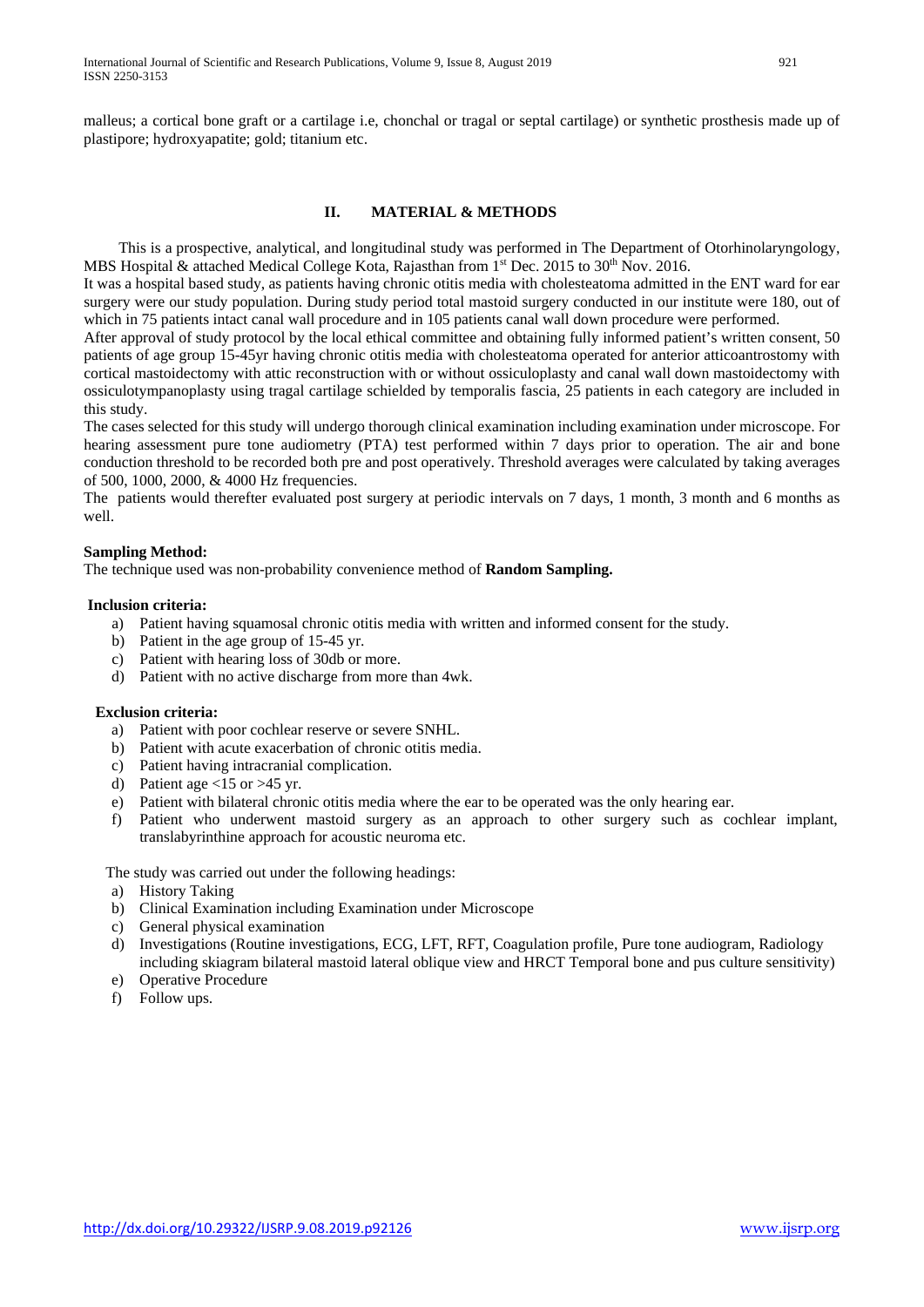#### III. OPERATIVE TECHNIQUES

After taking fully informed consent with hair shaved 1 inch above and behind the pinna and nil per orally for at least 6 hr's patient was taken to OT room, where surgery was started under general anaesthesia. External auditory canal and postauricular incision site was injected with 2% lignocaine in 1:100,000 adrenaline to achieve haemostasis. The ear was prepared by pouring povidone-iodine solution into the ear canal and scrubbing the auricle and post-auricular area with povidone-iodine. A post-auricular incision was made about .5 cm behind the post-auricular crease and a plane was developed between the subcutaneous tissue and the temporalis muscle and the periosteum of mastoid. External auditory canal skin incision was made in the direction of 6 o'clock to 12 o'clock at a distance of about 3mm from tympanic ring. A tympanomeatal flap was elevated and the mesotympanum was exposed. The status of ossicular chain and the extent of the cholesteatoma in the middle ear were both evaluated. The lateral epitympanic wall was removed with drill burrs to make a wide opening into the to make a wide opening into the epitympanum and thus visualize the extent of the cholesteatoma. If necessary, the malleus head and/ or incus were also removed. Simple mastoidectomy was performed to expose the antrum. The whole matrix of cholesteatoma was removed as completely as possible from the epitympanum, mesotympanum and mastoid cavity. Patient's tragal cartilage and temporalis fascia were harvested under the sterile conditions. To reconstruct the lateral bony wall of Prussack's space, harvested cartilage was cut into a piece of adequate size for coverage over the attic space. If the malleus head, short process or incus remained intact, the reconstructed cartilage can be supported by the ossicles. However, when there was only the malleus handle without short process or no ossicle at all, the attic was obliterated with cartilage. In this procedure, small pieces of cartilage are packed into the epitympanum to prevent any retraction of tympanic membrane. Defects of tympanic membrane were repaired with temporalis fascia graft. If necessary, ossiculoplasty was performed with TORPs or PORP. Synthetic prosthesis made-up of porous plastic (Polycel) may be used for ossicular reconstruction. While for extensive cholesteatoma canal wall down mastoidectomy was performed by removing posterior wall of external auditory meatus and mastoidectomy was done up to posterior to facial ridge but not beyond the anterior end of horizontal canal with possible reconstruction of hearing. An adequate size of chonchomeatoplasty was done for easy postoperative drainage, aeration and regular periodic cleaning of collected.



*Fig 01: Material Used for Ossiculoplasty as TORP or PORP*



 *Fig 02: Attic Perforation and Attic Reconstruction*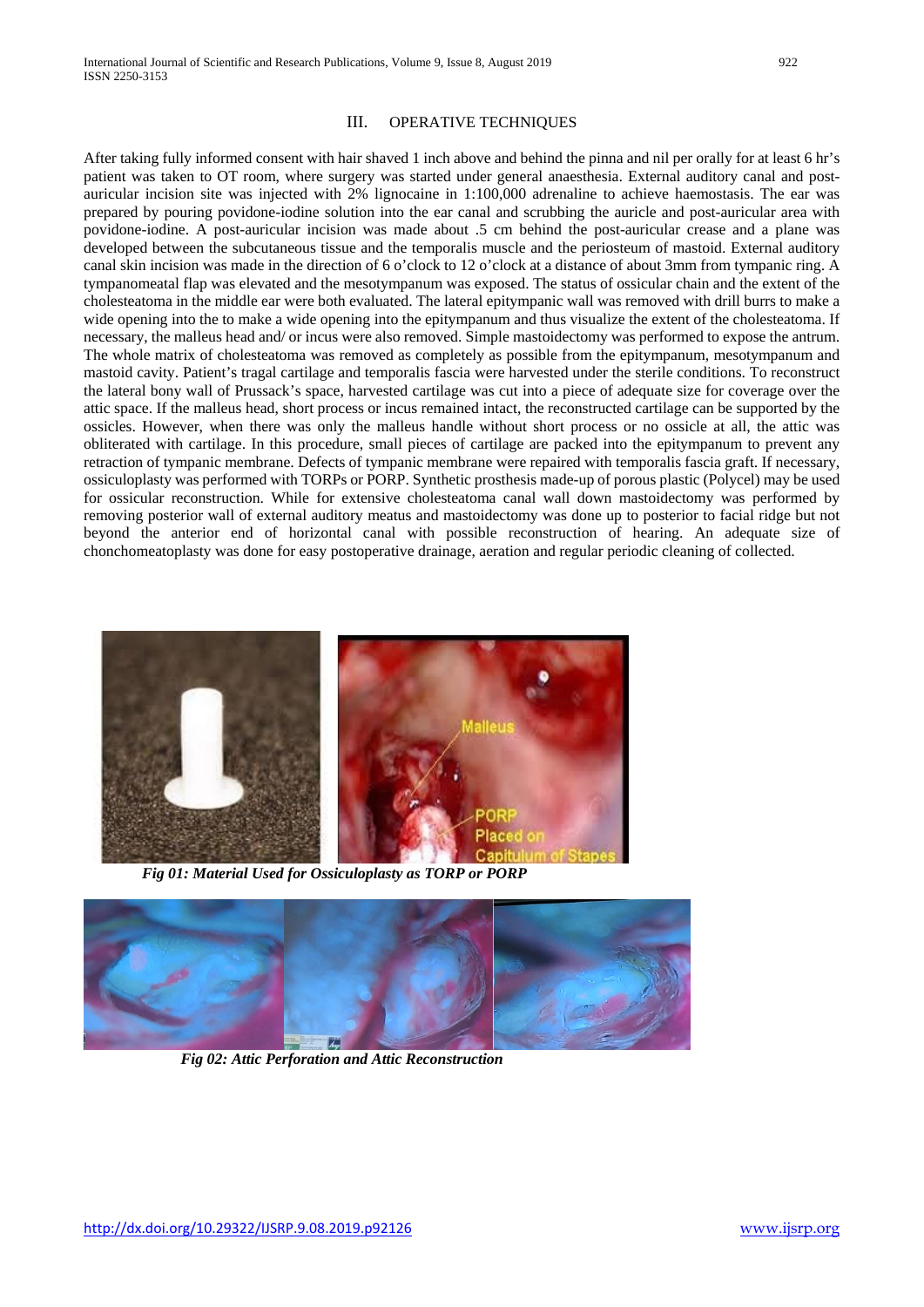#### **IV. OBSERVATIONS & RESULTS**

## **Table No. 1**

#### **Distribution of the patients according to tympanic membrane status**

| <b>TM</b> Status                       | $ICW + A&R$ | <b>CWD</b> | <b>Total</b> |
|----------------------------------------|-------------|------------|--------------|
| <b>Attic Retraction</b>                | 17          |            | 23           |
| <b>Attic Perforation</b>               |             |            | 12           |
| Postero-superior<br><b>Perforation</b> |             | 12         | 15           |



In our study we found that Attic Retraction was more commonly associated with limited disease as compare to postero-superior perforation associated with extensive disease. In total no. of 50 patients 46% had an attic retraction, 30% had a posterior-superior perforation and 24% had an attic perforation.

<http://dx.doi.org/10.29322/IJSRP.9.08.2019.p92126>[www.ijsrp.org](http://ijsrp.org/)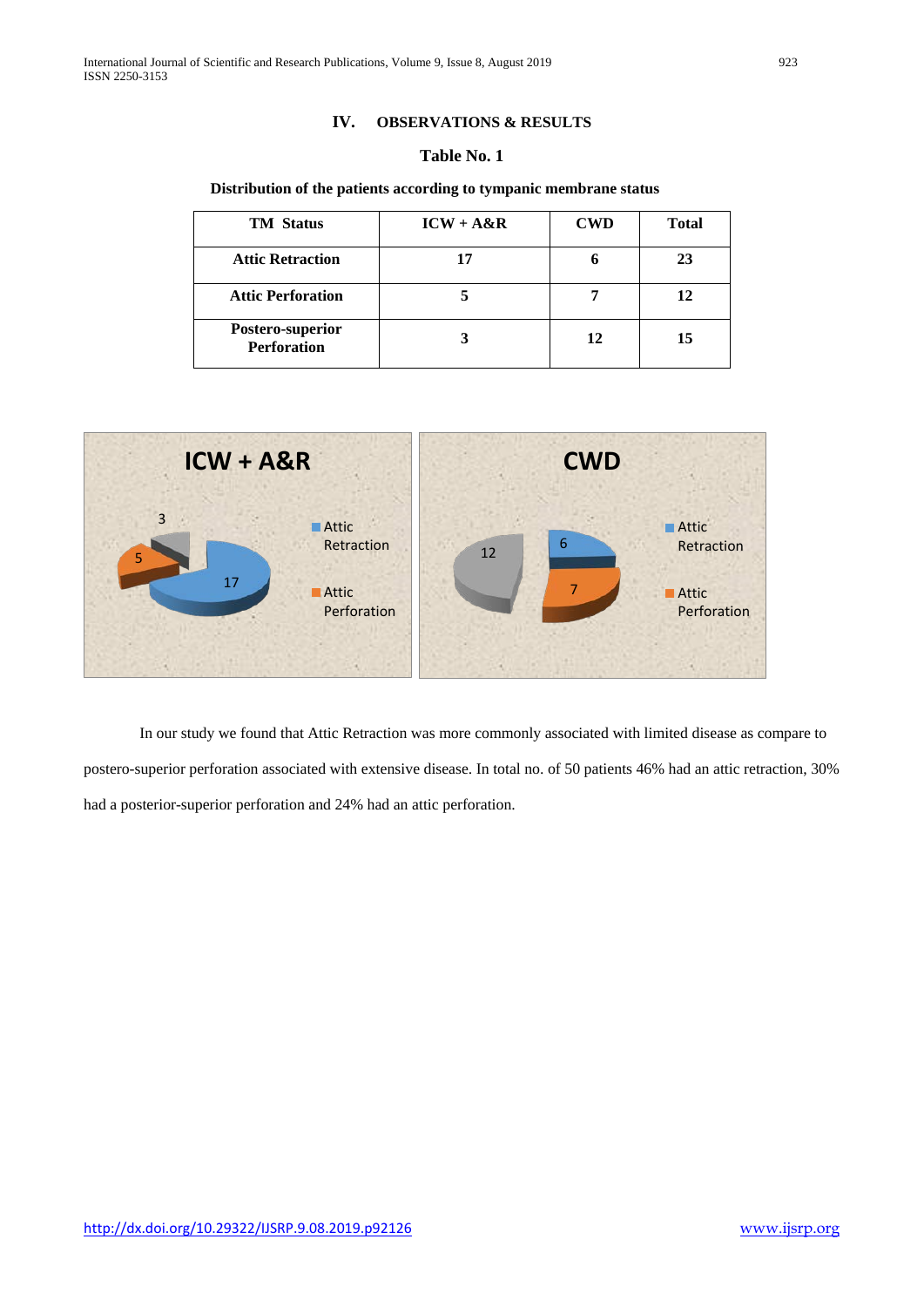| <b>Clinical Finding</b> | ICW+A&R | <b>CWD</b> | <b>Total</b> |
|-------------------------|---------|------------|--------------|
| Cholesteatoma           | 19      | 25         | 44           |
| <b>Granulation</b>      | 10      | O          | 18           |
| <b>Polyp</b>            |         |            | 11           |

## **Distribution of patient according to middle ear pathology**



Most common pathological finding was cholesteatoma, followed by granulation and aural polyp.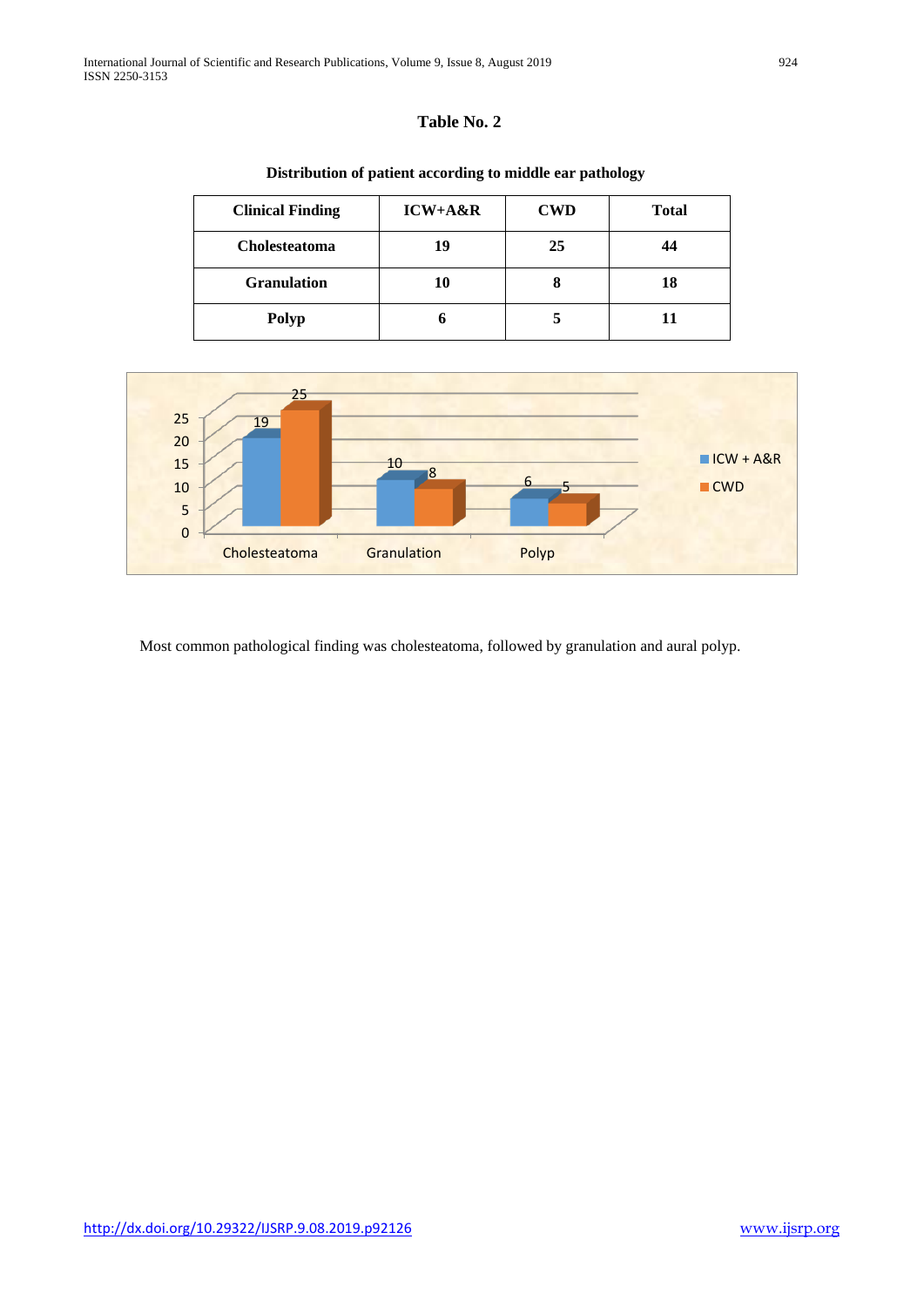| <b>Status of ossicles</b> | $ICW+A\&R$                  | <b>CWD</b> | <b>Total</b> |
|---------------------------|-----------------------------|------------|--------------|
| Type $A(M+S+)$            | 11                          | 5          | 16           |
| Type $B(M+S-)$            | $\mathcal{D}_{\mathcal{A}}$ |            | 3            |
| Type $C(M-S+)$            | 11                          | 15         | 26           |
| Type D (M-S-)             |                             | 4          | 5            |
| <b>Total</b>              | 25                          | 25         | 50           |

## **Distribution of patient according to the status of ossicles (Austin Classification)**



Type A ( $M+S+$ ) and Type C ( $M-S+$ ) were the most common ossicular finding for which ICW + A&R surgery done. CWD was done more commonly in Type C (M-S+) ossicular status.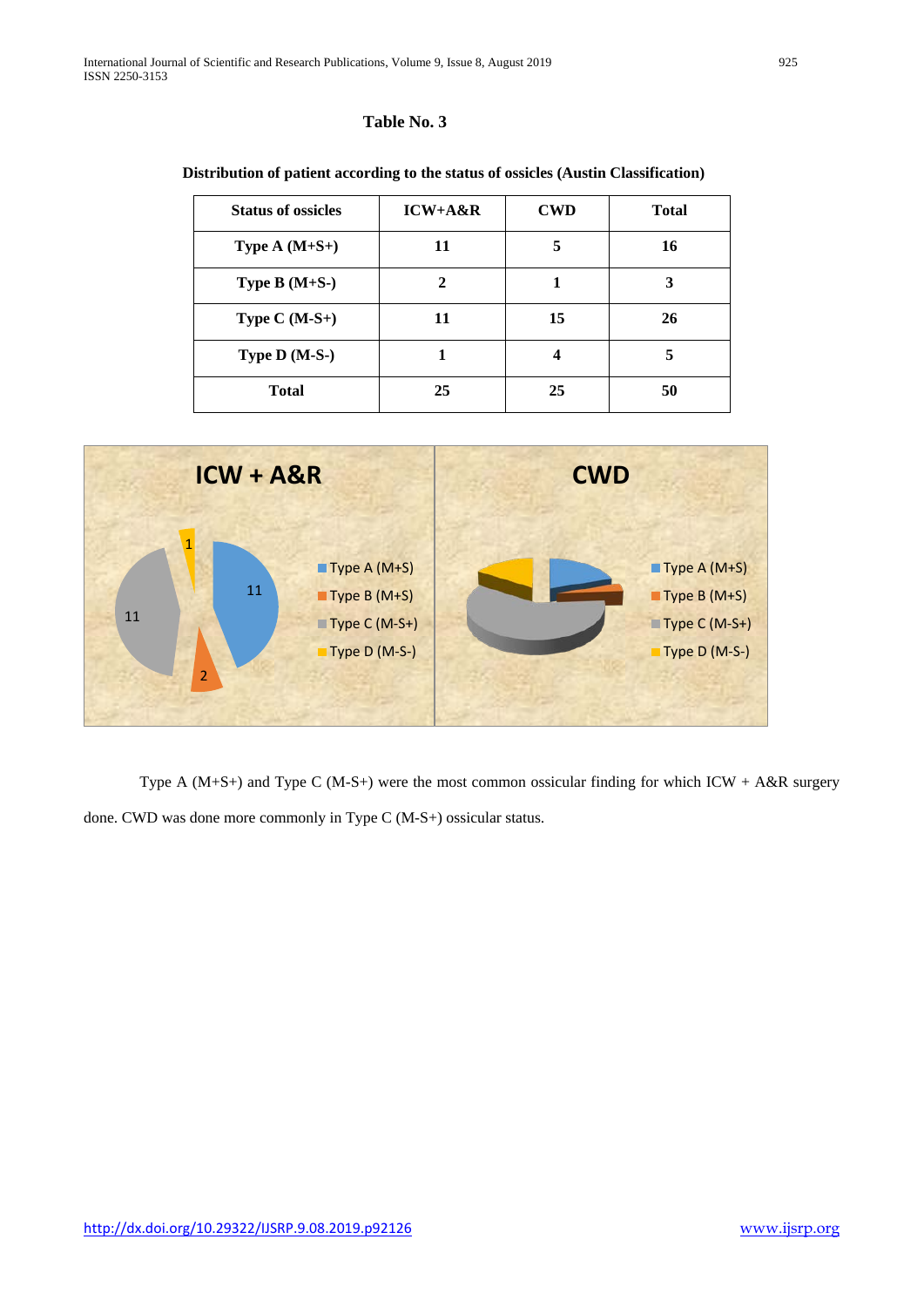#### **Distribution of the patients according to Surgical Technique used for Ossicular Reconstruction**

| <b>Surgical Technique</b> | <b>Ossicular</b><br><b>Recon. With</b><br>$TG+TF$ | <b>Ossicular</b><br>Recon. With<br>$TORP +$<br>$TG+TF$ | <b>Ossicular</b><br><b>Recon. With</b><br>$PORP +$<br>$TG+TF$ |
|---------------------------|---------------------------------------------------|--------------------------------------------------------|---------------------------------------------------------------|
| $ICW+A\&R$                | 11                                                | 3                                                      | 11                                                            |
| <b>CWD</b>                | 5                                                 | 5                                                      | 15                                                            |
| Total                     | 16                                                | 8                                                      | 26                                                            |



In 16 patients (ICW+A&R 11; CWD 5) tragal cartilage along with temporalis fascia were used for reconstruction.

In 8 (ICW+A&R3; CWD5) patients we use TORP with tragal cartilage and temporalis fascia; in 15 patients of Group CWD and 11 patients of Group ICW+A&R we use PORP with tragal cartilage and temporalis fascia.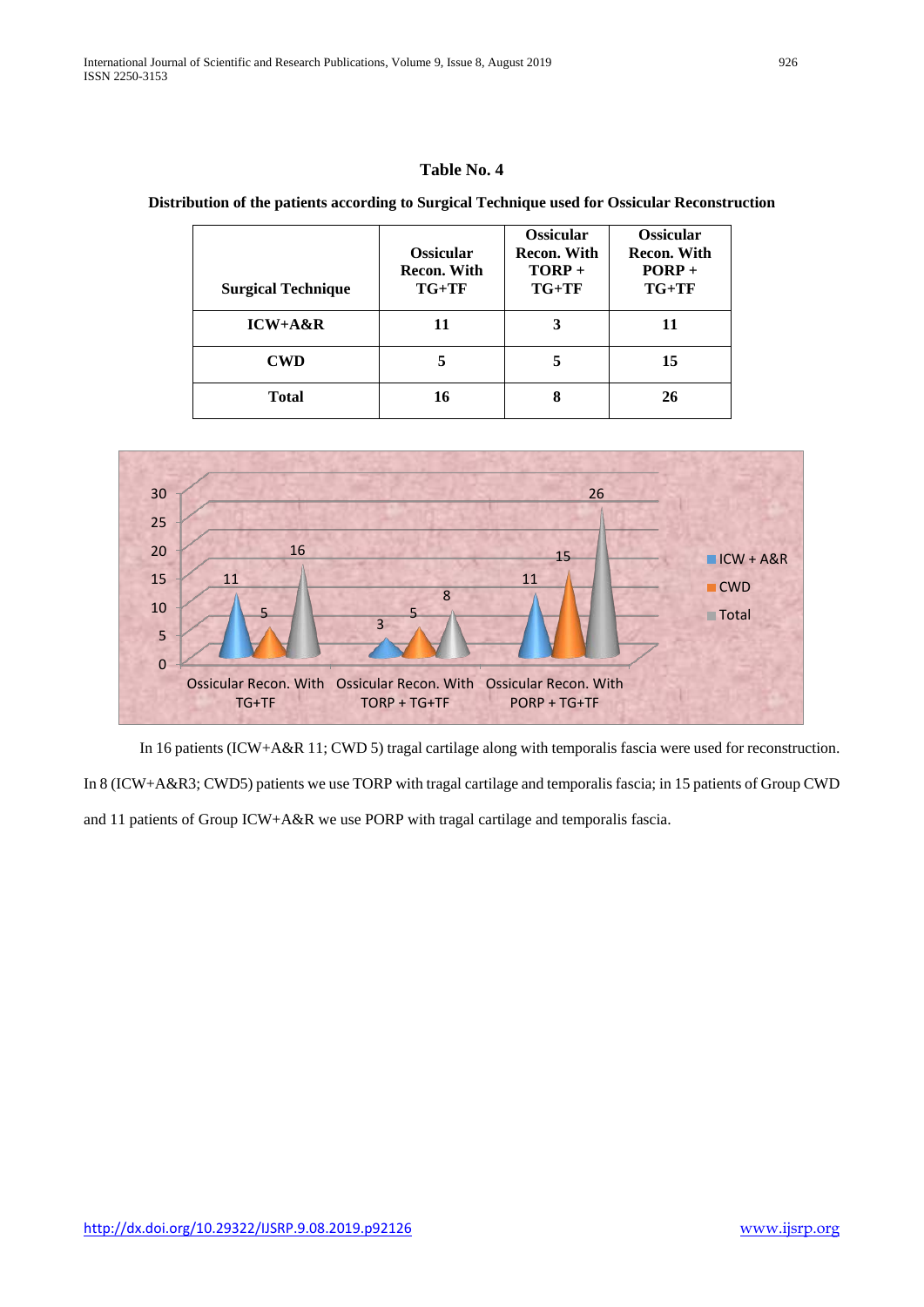**Pre-Op ABG Comparison** 

| Pre-Op ABG   | ICW+A&R  | <b>CWD</b> | <b>Total</b> |
|--------------|----------|------------|--------------|
| 31-40        | 19       | 18         | 27           |
| $41 - 50$    | 6        | 6          | 12           |
| >50          | $\theta$ |            |              |
| <b>Total</b> | 25       | 25         | 50           |



Maximum number of cases were having an AB gap between 31-40 dB in both groups. No patient had having an AB gap of <30 dB in both groups.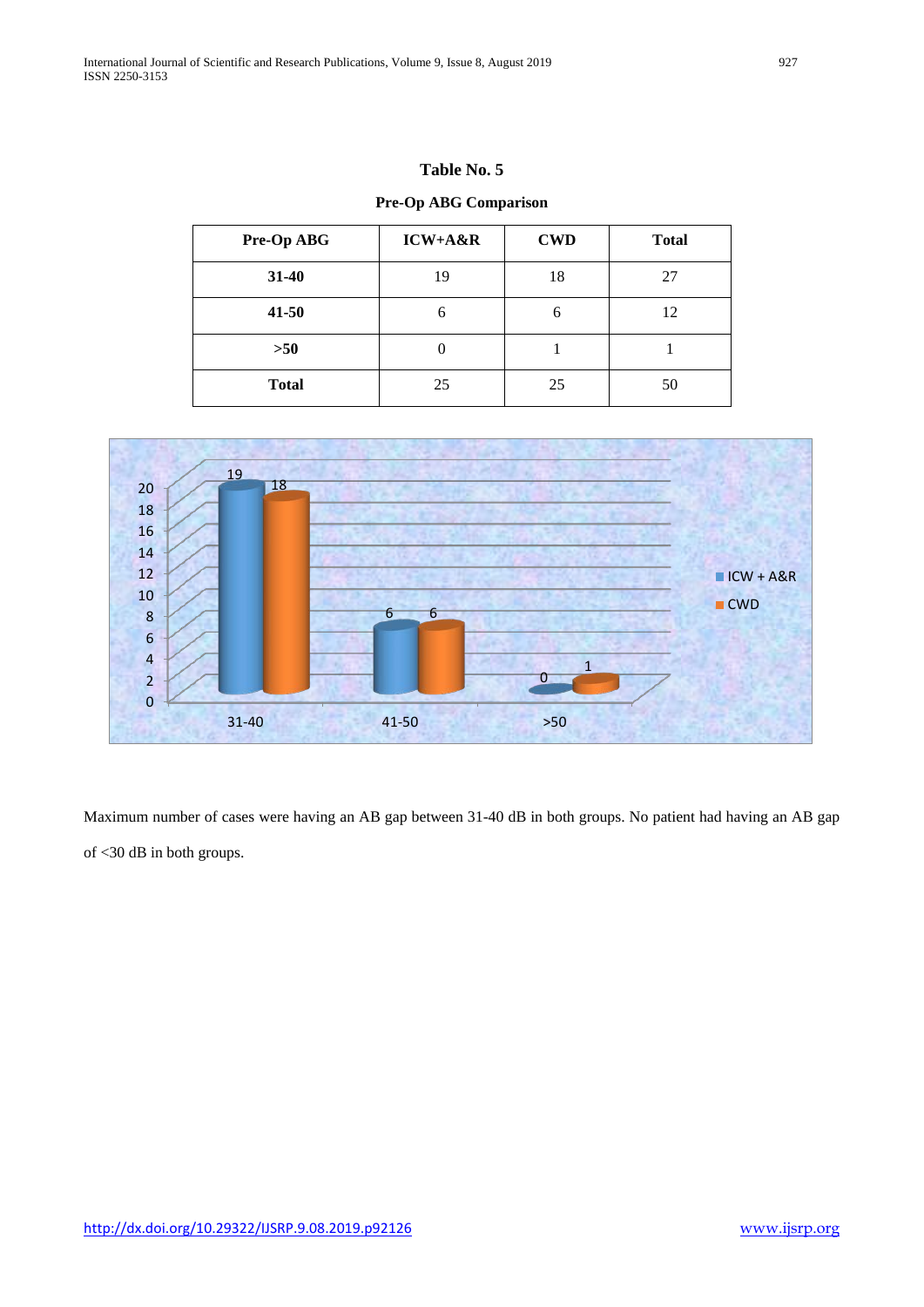**Post-Op ABG Comparison**

| Post-Op ABG                 | $ICW+A\&R$     | <b>CWD</b>     | <b>Total</b> |
|-----------------------------|----------------|----------------|--------------|
| $\leq 10$                   | $\theta$       | $\overline{0}$ | $\theta$     |
| $11 - 15$                   | $\mathbf{1}$   | $\theta$       | $\mathbf{1}$ |
| $16 - 20$                   | 9              | $\overline{2}$ | 11           |
| $21 - 25$                   | 8              | 8              | 16           |
| 26-30                       | $\overline{4}$ | 9              | 13           |
| > 30                        | $\overline{2}$ | $\overline{4}$ | 6            |
| Loss of follow- up          | $\mathbf{1}$   | 1              | 2            |
| <b>Prosthesis extrusion</b> | $\theta$       | 1 (TORP)       | 1            |
| <b>Total</b>                | 25             | 25             | 50           |



Maximum number of cases had a post-op AB gap between 21-25 dB with loss of follow-up of 2 cases, one in each group and extrusion of prosthesis (TORP) in 1 case of Group CWD.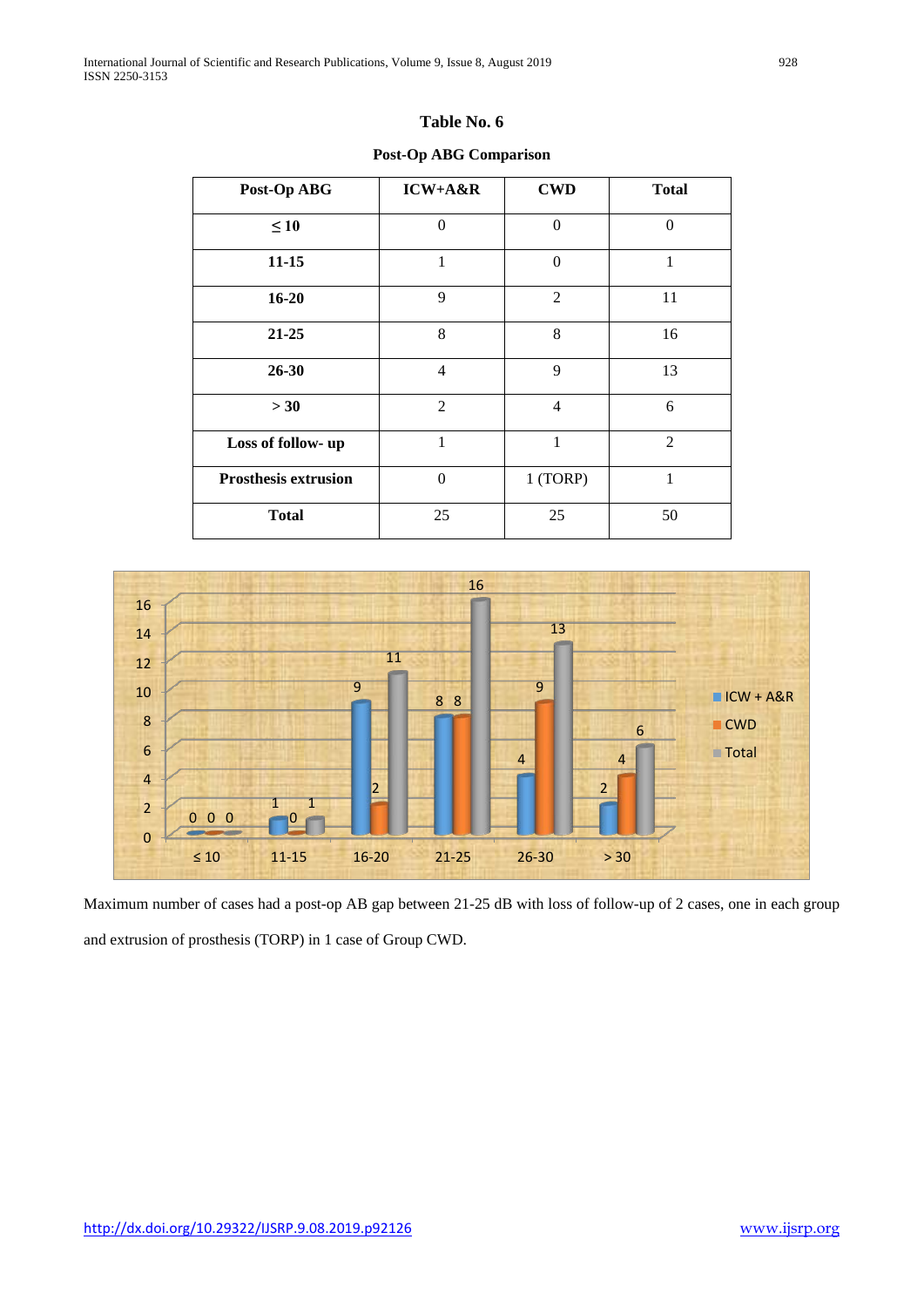| Table No. 7 |  |
|-------------|--|
|-------------|--|

**Comparison of AB Gap Closure Post Operatively** 

| Post-Op ABG | $ICW+A\&R$ | <b>CWD</b>     |
|-------------|------------|----------------|
| $\leq$ 25   | 18/24(75%) | 10/23 (43.47%) |
| >25         | 6/24(25%)  | 13/23 (56.52%) |



Post-op remaining AB gap ≤25 dB in Group ICW+A&R was in 18 (75%) patients and in Group CWD was in 10 (43.47%) patients.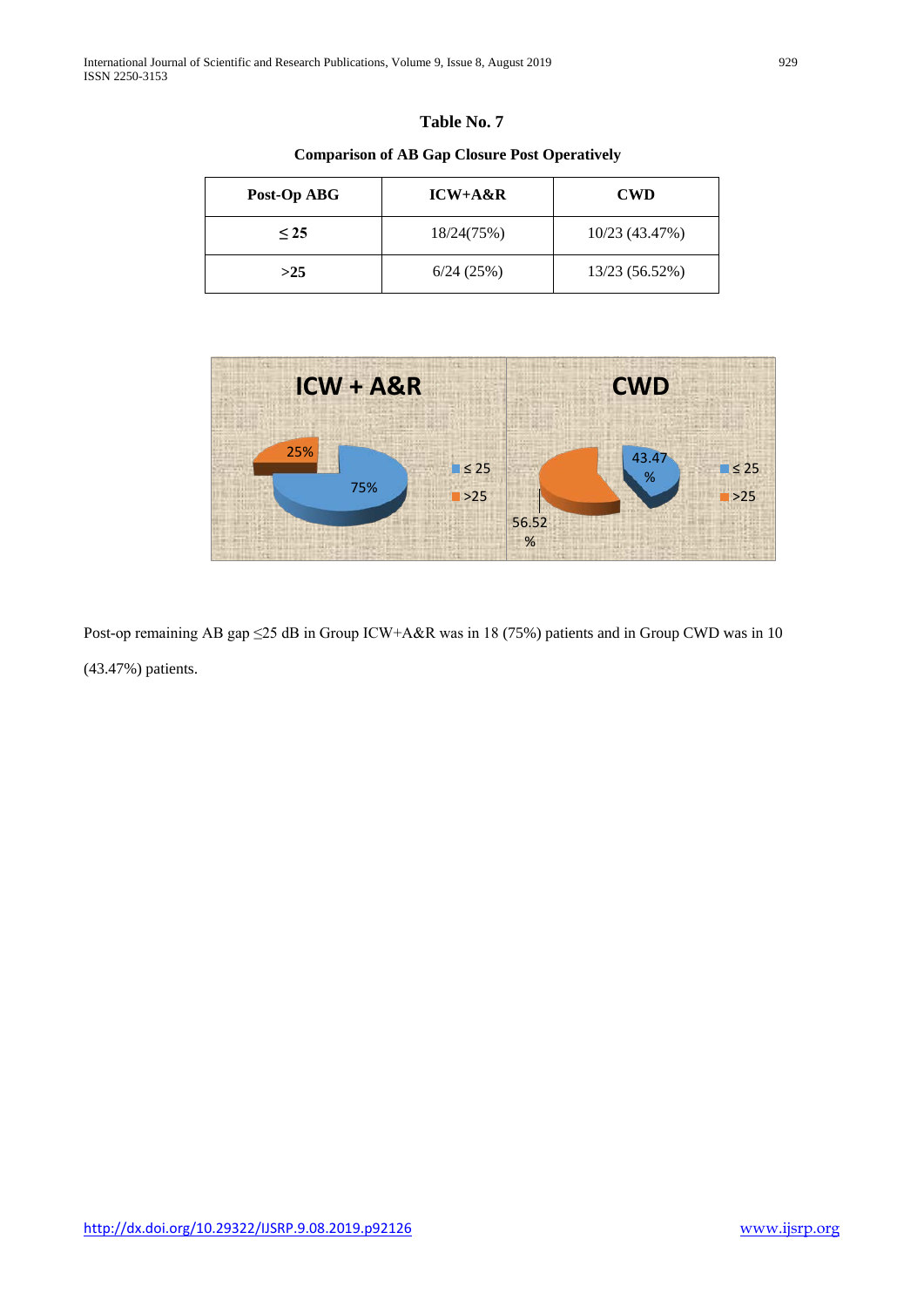# **Evaluation of Pre and Post-Operative PTA-ABC**

| Parameter  | Group                      | N  | $Mean \pm SD$    | <b>P</b> Value |
|------------|----------------------------|----|------------------|----------------|
| $ICW+A\&R$ | Pre-operative ABG 500 Hz   | 24 | $40.62 \pm 4.73$ | < .0001        |
|            | Post-operative ABG 500 Hz  |    | $20.62 \pm 3.98$ |                |
|            | Pre-operative ABG 1000 Hz  |    | $38.54 \pm 7.4$  | < .0001        |
|            | Post-operative ABG 1000 Hz |    | $20.62 \pm 5.38$ |                |
|            | Pre-operative ABG 2000 Hz  |    | $35.83 \pm 7.89$ | $-.0001$       |
|            | Post-operative ABG 2000 Hz |    | $16.66\pm3.80$   |                |
|            | Pre-operative ABG 4000 Hz  |    | $35.62 \pm 6.64$ | < .0001        |
|            | Post-operative ABG 4000 Hz |    | $17.5 \pm 7.22$  |                |
|            | Pre-operative ABG Average  |    | $37.34 \pm 4.41$ | $-.0001$       |
|            | Post-operative ABG Average |    | $18.69 \pm 3.97$ |                |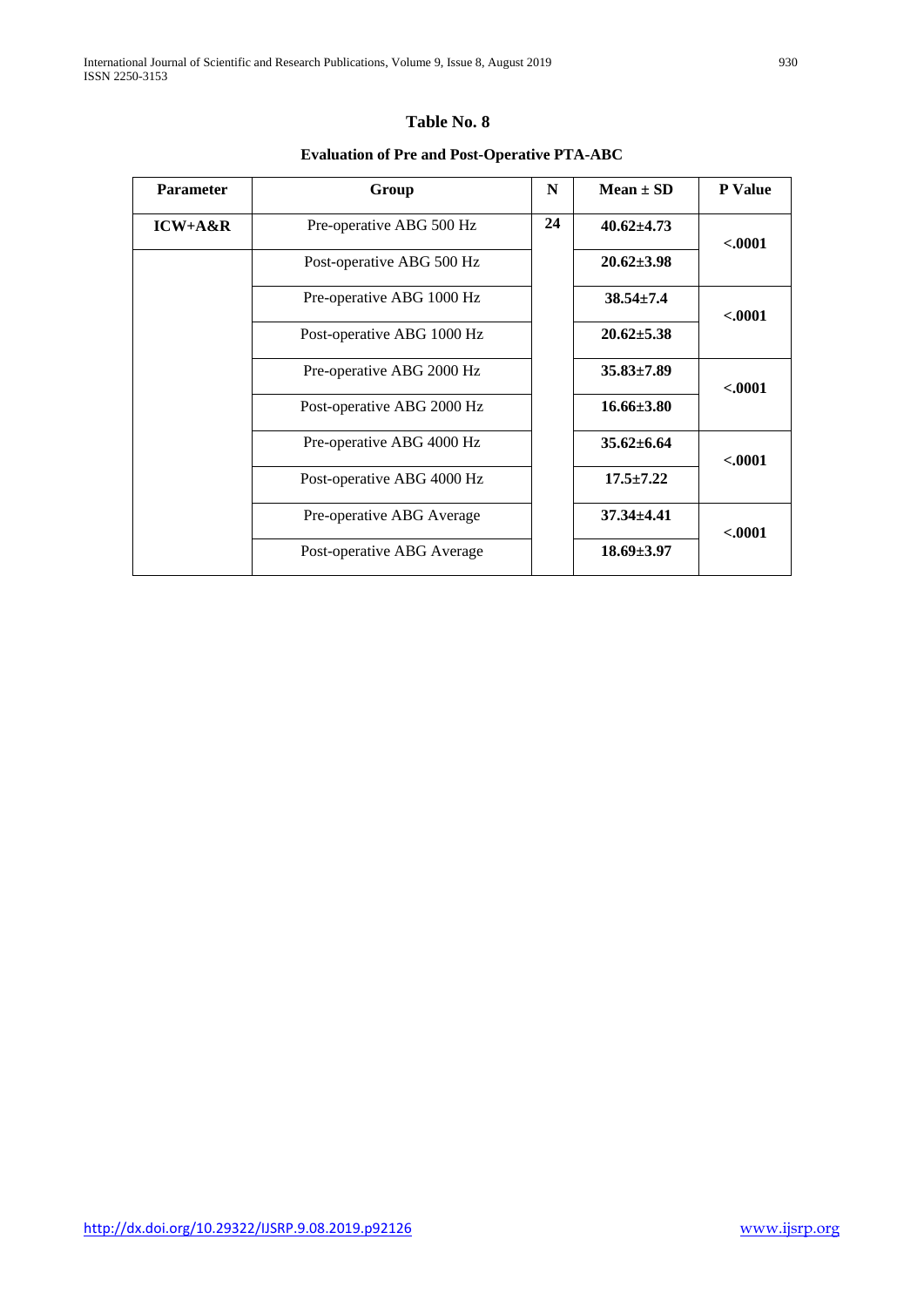# **Evaluation of Pre and Post-Operative PTA-ABC**

| <b>Parameter</b> | Group                      | N  | $Mean \pm SD$     | <b>P</b> Value |
|------------------|----------------------------|----|-------------------|----------------|
| <b>CWD</b>       | Pre-operative ABG 500 Hz   | 23 | $41.30\pm 6.94$   | < .0001        |
|                  | Post-operative ABG 500 Hz  |    | $23.26 \pm 6.50$  |                |
|                  | Pre-operative ABG 1000 Hz  |    | $38.69 \pm 8.00$  | $-.0001$       |
|                  | Post-operative ABG 1000 Hz |    | $23.69 \pm 6.94$  |                |
|                  | Pre-operative ABG 2000 Hz  |    | $39.13 \pm 10.40$ | $-.0001$       |
|                  | Post-operative ABG 2000 Hz |    | $20.86 \pm 7.33$  |                |
|                  | Pre-operative ABG 4000 Hz  |    | $38.47 \pm 7.60$  | $-.0001$       |
|                  | Post-operative ABG 4000 Hz |    | $20.43 \pm 7.37$  |                |
|                  | Pre-operative ABG Average  |    | $39.40 \pm 4.92$  | $-.0001$       |
|                  | Post-operative ABG Average |    | $21.95 \pm 5.83$  |                |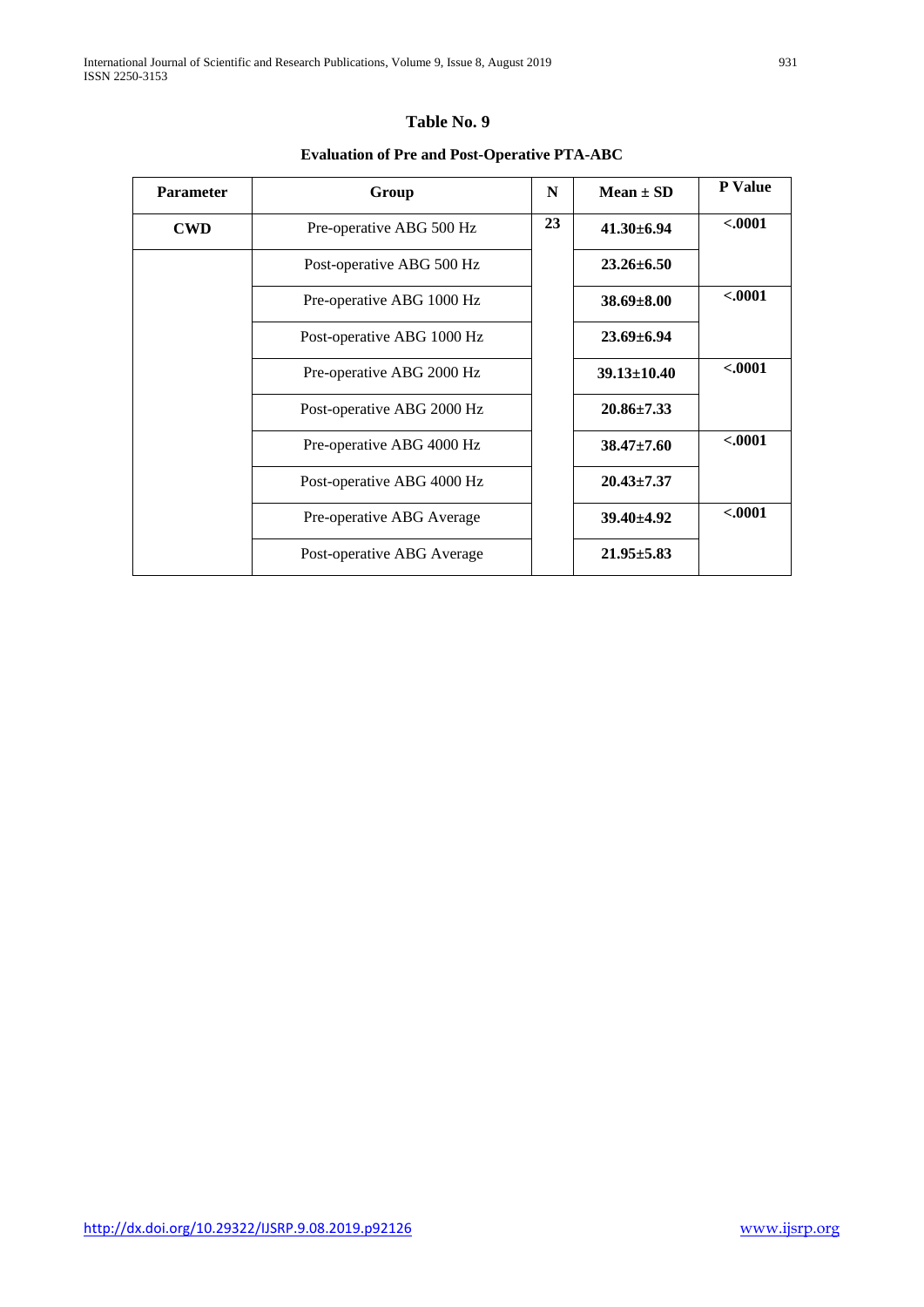#### **V. DISCUSSION**

 In our study maximum no of cases were in age group 15-24 year (42%) followed by 25-34 year (30%). Minimum age was 15 year and maximum age was 45 yr. The mean age in Group ICW+A&R was 27 years and in Group CWD was 28.24 yr. The studies done by BL Shrestha (2010)<sup>36</sup> also had the maximum no of cases in the age group 25-35 year and average age was  $24.88 \pm 5.82$ .

According to available literature (Lee and Schuknecht 1971)<sup>37</sup> age has no significant role in success of Tympanoplasty. The studies of Russel and kloid 1991, states that failure rates are higher in patients below 10 years and above 55 year of age. This is due to poor compliance regarding procedure and audiometric recording below 15 yr. Hence in our study, we had selected patients in range of minimum age of 15 year and maximum age of 50 yr. Age does not alter the success of ossiculoplasty as seen from the studies of Iliana Fukuchi et al<sup>5</sup>.

The sex distribution was males 40% (10), females  $60\%$  (15) in Group ICW+A&R (n=25) and males 56% (14), and females 44 % (11) in Group CWD. As per literature available (Scott Brown otology) the success of middle ear surgery for chronic otitis media is not dependent on sex of pt.

In our study right ear were operated in 54 % (27), and left ear in 46 % (23) patients. The side of the disease was of no significance in assessing the hearing outcome for surgery.

The maximum number of cases were of service class i.e. 30 % followed by house wives i.e. 24 %. This can be explained by the fact that ladies and educated members came forward for getting hearing improvement. Uneducated and Rural population came only when there was severe hearing loss, thus we can say that education play a great role in seeking early advice regarding disease and treatment. This study is similar to Gupta J.P. (1978), in his study the maximum number of cases were house wives (36.3%) and students (23.4%) and minimum (13.3%) cases were in labour group.

The common symptoms in patients who presented with chronic otitis media, as seen in this study were hearing loss (100%) followed by ear discharge 92%, otalgia 30 %. Mac fadyean CA and colleagues in their study reported hearing impairment, aside from the disability from recurrent ear discharge, as the most frequent symptom of COM.

In this present study, the pre-operative assessment of patients included an otoscopic examination, oto-microscopic examination, assessment of hearing and radiological evaluation.

In our study we found that attic retraction (46 %) was the most common finding of tympanic membrane on otoscopic and oto-microscopic examination, followed by posterior- superior perforation (30%), and attic perforation (24%).

Middle ear pathology was cholesteatoma 76% (19), granulation 40% (10), aural polyp 24% (6) in Group ICW+A&R (n=25) and cholesteatoma 100% (25), granulation 32% (8), aural polyp 20% (5) in Group CWD (n=25)

The Austin classification of ossicular erosion is based upon the presence or absence of malleus handle (M+M-) and stapes suprastructure  $(S+S)$ . According to this classification, there are four types of ossicular defect: Type A  $(M+S+)$ , Type B (M+S-), Type C (M-S+), and Type D (M-S-). Stapes suprastructre was present in total 42 cases, out of which in 22 cases ICW+A&R; in 20 cases CWD surgery was performed. Stapes suprastructure was not present in 8 (3 ICW+A&R; 5 CWD) Cases, out of which in 3 (2 ICW+A&R; 1 CWD) cases handle of malleus was present and in 5 (1 ICW+A&R; 4 CWD) cases handle of malleus was also absent.

Pre-operative X-Ray Law's view of both mastoids of all patients were taken and reported. The mastoid showing a cellular pattern were reported as Cellular; those showing no cells, showing only white pattern were labelled as Sclerotic; and those showing mixed pattern were labelled as Diploic. In this study, X-Rays in 68% of patients were sclerosed; in 20% diploic; and in 12% cavity was present.

In a study of Tiwari et al, in cases having Cholesteatoma, 92.5% patients X-Rays are sclerotic. Welin stated that radiology provides detailed description of the anatomy of temporal bone, state of pneumatisation and bone structure. This is of importance to the operating surgeon.

Williams in 1938, Goodhill in 1960 and Tiwari et al in 1991 stated that sometime sclerosis might be the only radiological manifestation of cholesteatoma.

Out of 25 cases in which ICW+A&R was done, ossicular reconstruction was done with tragal cartilage and temporalis fascia in 11 cases; and with TORP, tragal cartilage, and temporalis fascia in 3 patients and with PORP, tragal cartilage, temporalis fascia in 11 patients. Whereas 25 patients in which CWD was done, ossicular reconstruction was done with tragal cartilage and temporalis fascia in 5 cases; TORP, tragal cartilage and temporalis fascia in 5 cases; PORP, tragal cartilage and temporalis fascia in 15 cases.

Pre-operatively in Group ICW+A&R, 76% of patients had an AB gap between 31-40 dB, 24% of patients between 41- 50dB. Similarly in Group CWD, 72% of patients had an AB gap between 31-40 dB, 24% of patients between 41-50 dB, and 4% of patients between >50dB.

No patient had an AB gap of  $\leq$ 30 dB in both group.

Post-operatively at 03 months, Group ICW+A&R showed an improved an AB gap having post-op AB gap of 11-15 dB range in 4% of patients, 16-20 dB range in 36% of patients, 21-25 dB range in 32% of patients, 26-30 dB range in 16% of patients, and >30 dB in 8% of patients, with loss of follow-up in 1 (4%) case. No prosthesis extrusion was seen in Group ICW+A&R during follow-up period of 3 months. In Group CWD 8% of patients had an AB gap between 16-20 dB; 32%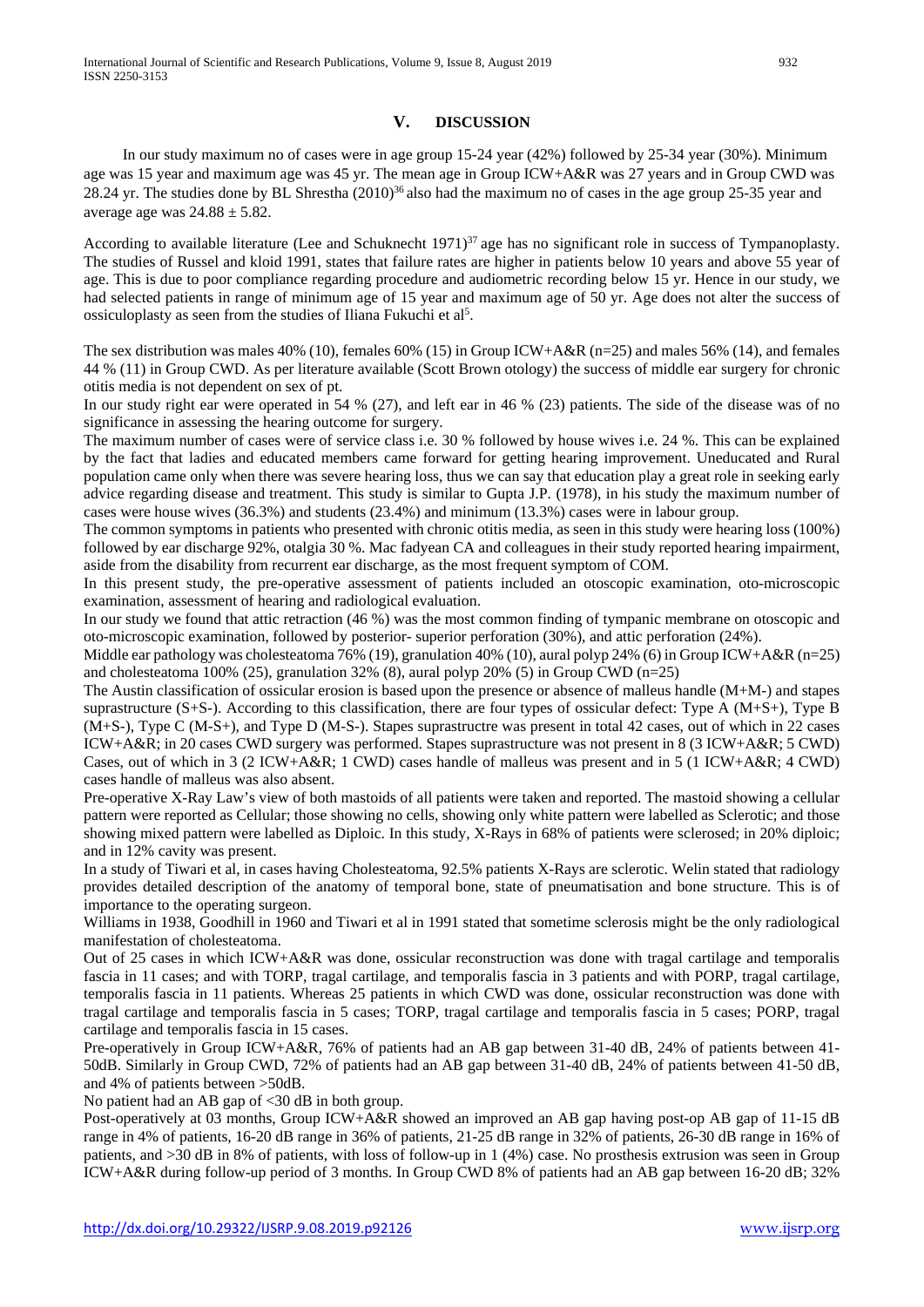of patients had an AB gap between 21-25 dB; 36% of patients had an AB gap between 26-30 dB; 16% of patients had an AB gap >30 dB; with loss of follow-up of 1 (4%) case; and prosthesis (TORP) extrusion in 1 case out of 20 cases (TORP+PORP). There were no patients in both group having remaining AB gap <10dB.

Post-op remaining ABG  $\leq$ 25 dB in Group ICW+A&R was in 18 (75%) and in Group CWD was in 10 (43.47%) patients. As it suggests that hearing improvement was better with ICW+A&R surgery.

In our study the average PTA-ABG for frequencies 500Hz, 1000Hz, 2000Hz, and 4000Hz of Group ICW+A&R (n=24), pre-operatively was 37.34±4.41 dB and post-operatively was 18.69±3.97dB. The difference of pre and post-operative PTA ABG results was statistically significant (p<.0001). The mean PTA ABG improvement was 18.90dB. These results are consistent with the study done by Kyrodimos et al<sup>38</sup> (2007) and BL Shrestha et al<sup>36</sup> (2010).

Average PTA-ABG for frequencies 500Hz, 1000Hz, 2000Hz, and 4000Hz of Group CWD (n=23), pre-operatively was 38.64±4.45 dB and post-operatively was 21.30±5.02dB. The difference of pre and post-operative PTA ABG results was statistically significant (p<.0001). The mean PTA ABG improvement was 17.44dB.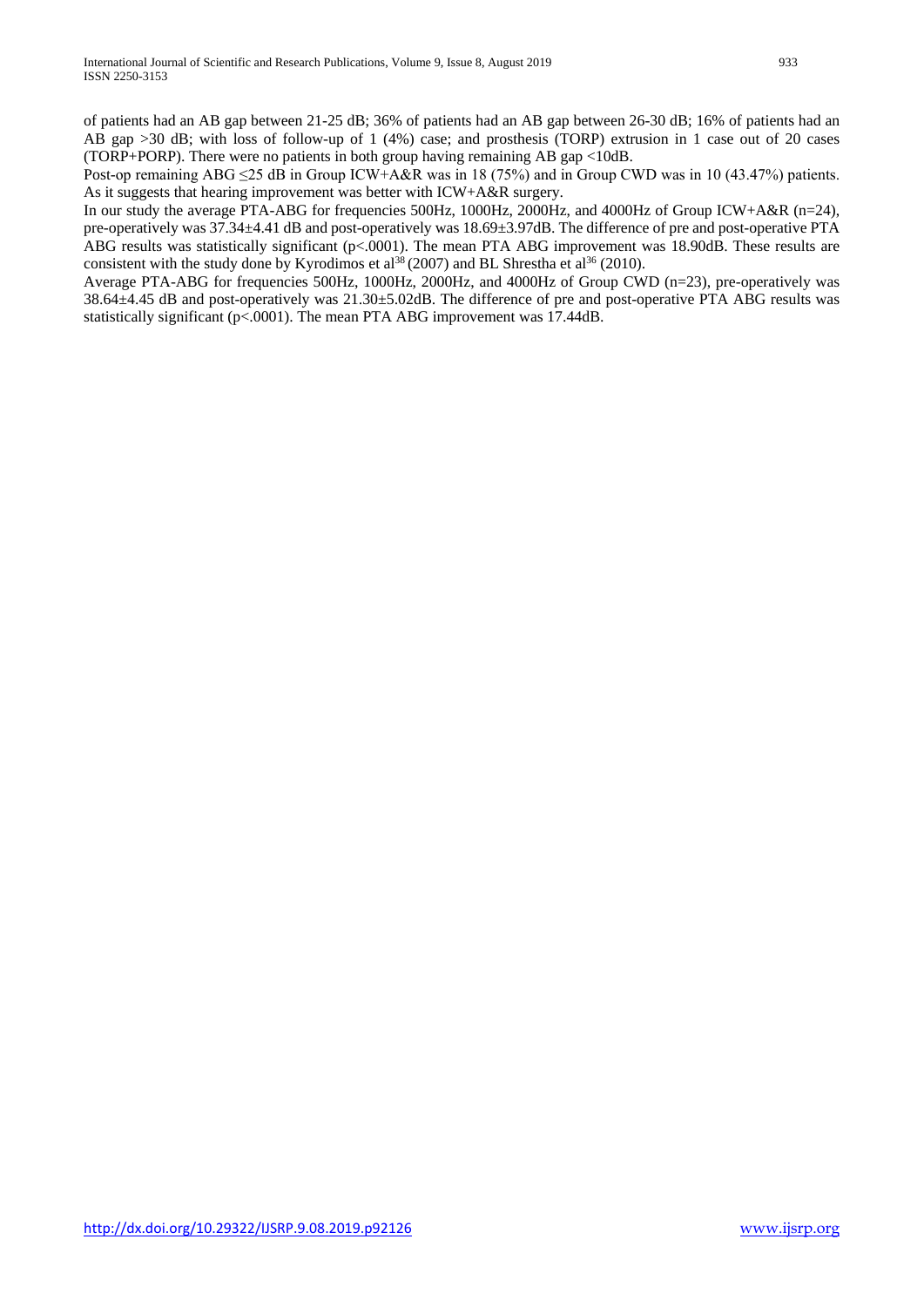## **VI. CONCLUSION**

The analysis revealed the following results:

1. There was significant improvement in hearing after Ossiculotympanoplasty in both groups at the end of 03 months. 2. At the end of 3 months there was an ABG CLOSURE of ≤25 dB in 75% patients of Group ICW+A&R as compared to 43.47% in Group CWD demonstrating better improvement in hearing after Atticotomy and Attic Reconstruction.

## **LIMITATIONS OF THE STUDY**

- 1. The sample size of 50 was taken from a confined population of IPD patients admitted in ENT ward for tympanomastoid surgery in MBS Hospital Kota.
- 2. The study period was a total of Three Month for each subject; however, a longer duration could have shown more significant response.

## **RECOMMENDATIONS**

- 1. Similar studies may be carried out with a larger sample size and a more diverse population.
- 2. Future studies may be carried out over a longer duration to assess the long term success rate of surgery.
- 3. The analysis of various other diseases related and surgical factors affecting the outcome of surgery may be incorporated

in future studies to enable better management of patients.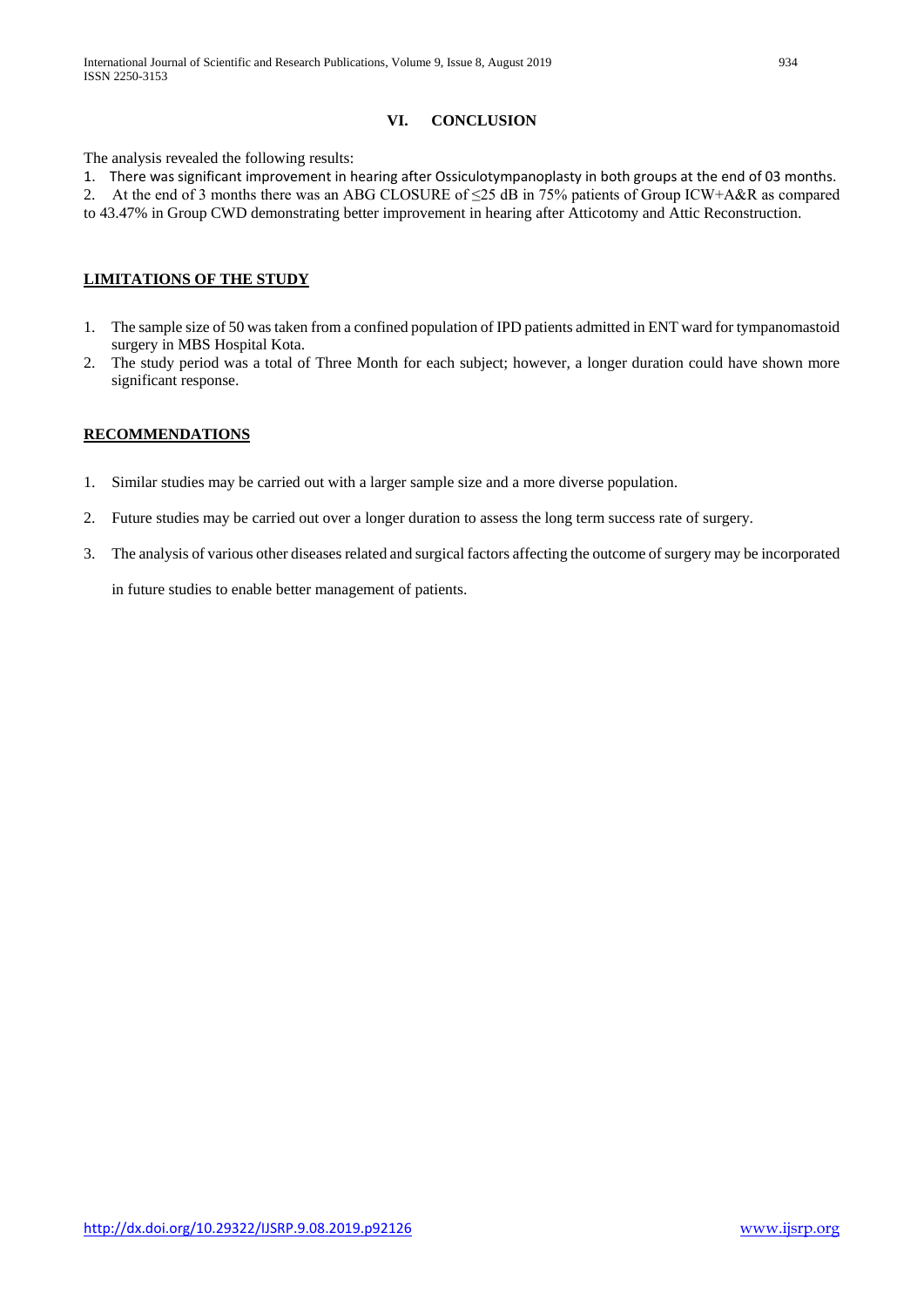# **VII. REFRENCES**

- [1] Austin DF." Ossicular reconstruction",*Otolaryngology Clinics of North America.* 1972; 5:689-714.
- [2] Nicholas J. Frookto, "Reconstruction of middle ear", Scott Brown's Otolaryngology, vol .3,6th ed. Otology. Butterworth Heinemann, 1997:1-26
- [3] Glasscock-Shambhauget. al. Surgery of the Ear, Fifth edition, Elsevier, Chap 24, page 463-483.
- [4] Iliana Fukuchi, DafnePatríciaCerchiari, Eduardo Garcia, Carlos Eduardo BorgesRezende, et.al. "Tympanoplasty: surgical results and a comparison of the factors that may interfere in their success", Braz J Otorhinolaryngol. 2006;72(2):267-71
- [5] Glasscock-Shambhauget. al. Surgery of the Ear, Fifth edition, Elsevier, Chap 2, page 35-57 and Chap 3 page 59-80
- [6] Dornhoffer JL, "Prognostic factors in ossiculoplasty: a statistical staging system", OtolNeurotol. 2001 May;22(3):299-304.
- [7] Glasscock- Shambhaug. al. Surgery of the ear, Sixth ediion, Chap 2, page 40, pneumatization.
- [8] Glasscock- Shambhaug. al. Surgery of the Ear, Sixth edition, Chap 3, page 53-55, Sound transmission in the middle ear
- [9] Glasscock-Shambhaug. al. Surgery of the Ear, Sixth edition, Chap3, page 54, Diagram ……, "Transformer action of middle ear".
- [10] Gray AF, Groves J. Eds: A Synopsis of Otolaryngology, 4<sup>th</sup>ed. Bombay: KM Verghesecompany. 1985: 38-45.
- [11] Austin DF: "Acoustic mechanisms in middle ear sound transfer", *OtolaryngolClinNorth Am* 27:641, 1994
- [12] Kim HH, Battista RA, Kumar A, Wiet RJ, "Should Ossicular Reconstruction Be Staged Following Tympanomastoidectomy", Laryngoscope 2006; 116: 47-51.
- [13] SohilVadiya AnujaKedia. Atticotomy, "Attic Reconstruction, Tympanoplasty with or without Ossiculoplasty, Canal Plasty and Cortical Mastoidectomy as Part of Intact Canal Wall Technique for Attic Cholesteatoma", Indian J Otolaryngol Head Neck Surg.(Apr–Jun 2015) 67(2):128–131; DOI 10.1007/s12070-015-0821-z
- [14] JiHeui Kim, MD SeungHyo Choi, MD Jong Woo Chung, MD.Department of Otolaryngology, Asan Medical Center, College of Medicine, University of Ulsan, Seol, Kore, "Clinical Results of Atticoantrotomy with Attic Reconstruction or Attic Obliteration for Patients with an Attic Cholesteatoma", Clinical and Experimental Otorhinolaryngology.march2009:2(1): 39-43; DOI 10.3342/ceo.2009.2.1.39
- [15] DRowe A1, Stein G, Fishman G, Berco E, Avraham S, Landsberg R, SadéJ, "Long-term outcome of atticotomy for cholesteatoma in children", OtolNeurotol .2005 May:26(3);472-5.
- [16] Uyar Y1, Oztürk K, Keles B, Arbağ H, Ulkü CH, "Anterior atticoantrostomy for cholesteatoma surgery", Ann OtolRhinolLaryngol. Feb2006:115(2);150-5
- [17] Lee WS1, Choi JY, Song MH, Son EJ, Jung SH, Kim SH, "Mastoid and epitympanic obliteration in canal wall up mastoidectomy for prevention of retraction pocket", OtolNeurotol. Nov2005 :26(6);1107-11
- [18] Slobodan Spremo, MirjanaGnjatic, SanjaSpiric, PredragSpiric, DmitarTravar, Mira Spremo, "Hearing results of tympanoplasty with attic reconstruction vs. obliteration in attic cholesteatoma", <http://dx.doi.org/10.14748/ssm.v47i4.1431>
- [19] Dr.NafisaParveen, "Hearing outcome in canal wall down mastoidectomy with type III Tympanolasty", STATE JOURNAL OF OTOLARYNGOLOGY .21-23
- [20] A. ARTUSO, W. DI NARDO, E. DE CORSO, M.R. MARCHESE, N. QUARANTAInstitute of Otorhinolaryngology, "A. Gemelli" Polyclinic, Catholic University "SacroCuore", Rome, Italy, "Canal wall down tympanoplasty surgery with or without ossiculoplasty in cholesteatoma: hearing results", p.2-7
- [21] Asmabinti Abdullah, MS ORL HNS, ShaharudinMohamadHashim, MS ORL-HNS, Muhammad AlmyzanAwang,B.Aud (Hons), LokmanSaim, MS ORL-HNS, "Outcome of Canal Wall Down Mastoidectomy: Experience in Sixty Three Cases", Med JMalaysia. june2013:68(3); P.217-221
- [22] Leonard P. Berenholz, Franklin M. Rizer, John M. Burkey,Arnold G. Schuring, William H. Lippy, "Ossiculoplasty in canal wall down mastoidectomy", The American Journal of Otolaryngology-head and neck surgery.2000;123(l):30-31
- [23] Sohit P. Kanotra, MD ;Andrian L. James, DM, FRCS, "Pediatric Otolaryngology: Attic reconstruction in paediatric Canal wall-up mastoidectomy": oto.sagepub.com
- [24] Austin DF, "Single-stage surgery for cholesteatoma: an actuarial analysis", [Am J Otol.](https://www.ncbi.nlm.nih.gov/pubmed/2610228) 1989 Nov;10(6):419-25.
- [25] [James A. Cook,](http://journals.sagepub.com/author/Cook,+James+A) MA, FRCS, [Surya Krishnan,](http://journals.sagepub.com/author/Krishnan,+Surya) MB, BS, [Paul A. Fagan,](http://journals.sagepub.com/author/Fagan,+Paul+A) MD, FRACS, "Hearing Results following Modified Radical versus Canal-up Mastoidectomy", Annals of Otology, Rhinology Laryngology.Published May 1, 1996
- [26] Andrea Bacciu, Enrico Pasanisi, Vincenzo Vincenti, Filippo Di Lella,Salvatore Bacciu, "Reconstruction of outer attic wall defects using bone paté: long-term clinical and historical evaluation", [European Archives of Oto-Rhino-](https://link.springer.com/journal/405)[Laryngology](https://link.springer.com/journal/405) [and Head & Neck.](https://link.springer.com/journal/405) November 2006, Volume 263, [Issue](https://link.springer.com/journal/405/263/11/page/1) 11, pp 983–987